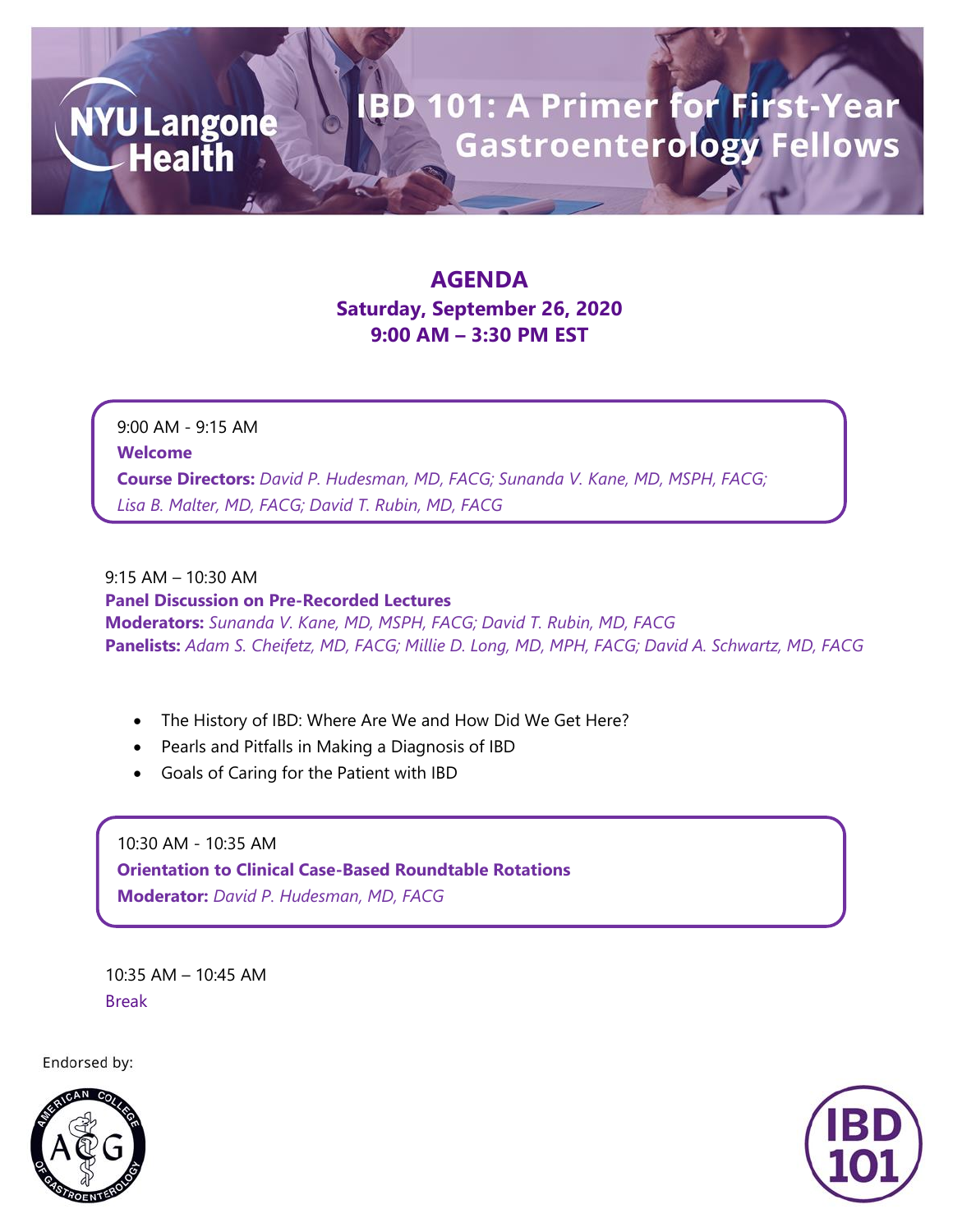# BD 101: A Primer for First-Year<br>Gastroenterology Fellows

#### **Clinical Case-Based Roundtable Rotations**

10:45 AM - 11:15 AM Clinical Case-Based Roundtable – Case 1

11:15 AM - 11:45 AM Clinical Case-Based Roundtable – Case 2

11:45 AM - 12:15 PM Clinical Case-Based Roundtable – Case 3

#### **3 Clinical Cases**

- Treatment Options for Mild to Moderate IBD
- Treatment Options for Moderate to Severe IBD
- The IBD Patient Who Is Pregnant

12:15 PM – 12:45 PM Lunch Break

**NYU Langone** 

**Health** 

12:45 PM – 1:10 PM **Career Pathways Mentorship Panel Moderator:** *Mark B. Pochapin, MD, FACG* **Panelists:** *Maria T. Abreu, MD, FACG; Stephen B. Hanauer, MD, FACG; Sunanda V. Kane, MD, MSPH, FACG; Millie D. Long, MD, MPH, FACG; Miguel Regueiro, MD, FACG; David T. Rubin, MD, FACG; Corey A. Siegel, MD, MS*

The course faculty provide advice and field questions that can be applied to all types of careers in gastroenterology.

Endorsed by: